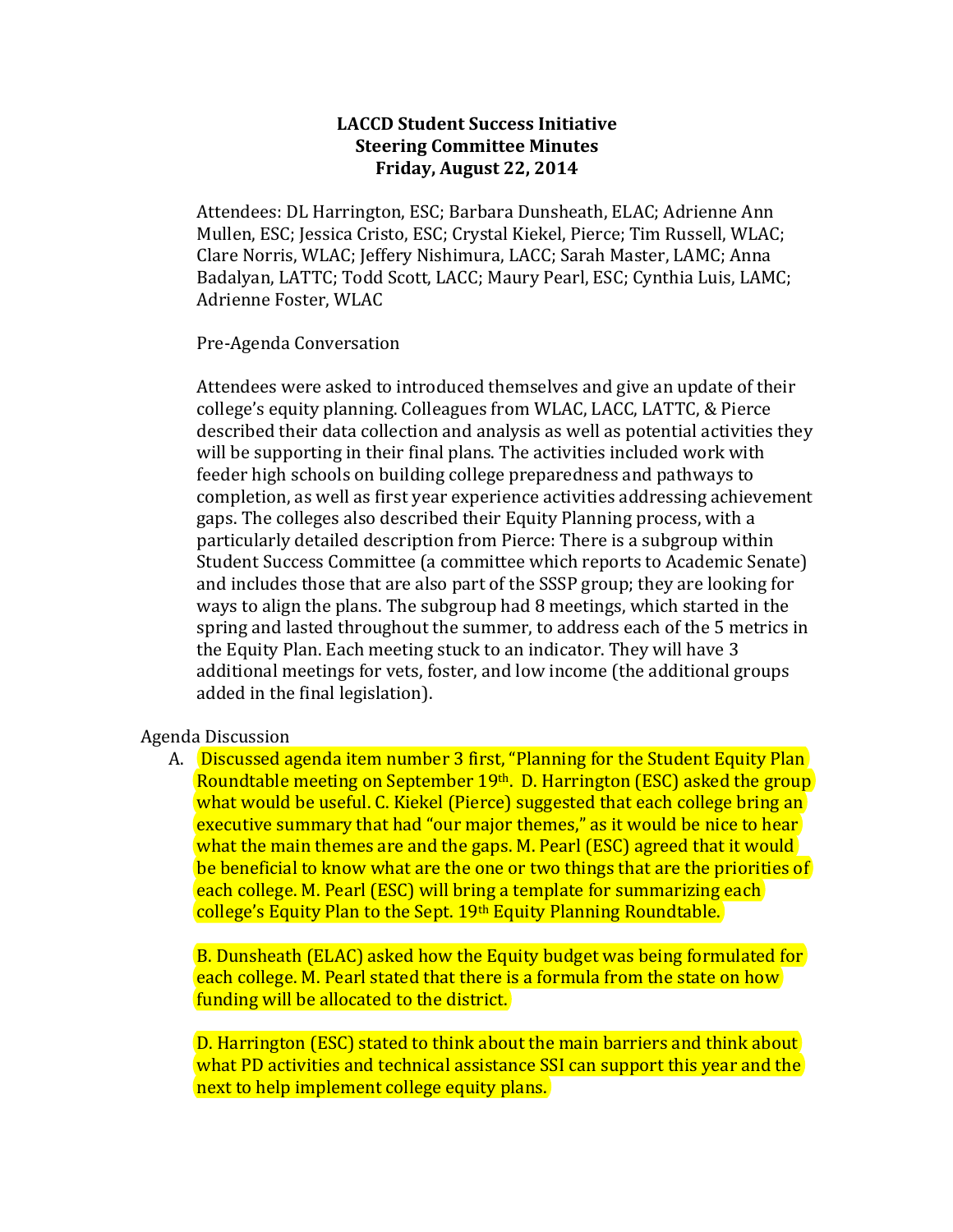- B. Agenda item 1, Finalizing the Agenda and Facilitation of the 4 SSI summits (update provided by C. Kiekel, Pierce College and LARN Co-Coordinator).
	- 1. Summits:
		- a. FYE: hosted by City
			- i. Keynote: coordinators will think about, D. Harrington (ESC) suggested PCC; J. Cristo (ESC) will follow up.
		- b. Summit on Assessment/Placement on Nov. 14th
			- i. ATD coaches would like to talk on Nov. 14<sup>th</sup>
			- ii. M. Pearl (ESC) suggested USC Rossier to discuss their study on math placements. He can see if they can give a summary of the populations, placement rules for Nov.  $14<sup>th</sup>$ .
		- c. Dev Ed Pathways Redesign at Mission College on 2/27/15
		- d. Culturally Responsive Teaching and Learning at ELAC on 3/27/15
		- e. For the Equity and culturally responsive teaching and learning, Crystal is collaborating with Luis Chavez of the Career Ladders Project. Asked the group if they would like Skyline Community College to come to the Sep.  $19<sup>th</sup>$  Equity Planning Meeting to discuss creating a culturally responsive campus.
			- i. Skyline will be at the Student Success Conference in October.
			- ii. The summit addressing this will be at East on  $3/27/15$
			- iii. BSI Sharing Event for LARN 5/8/15 at Mt. Sac, colleges will discuss their progress on their equity plans.
		- f. Agenda will include a read together curriculum, a keynote, a panel of our colleges, food, participants coming together with others in a similar role, and will discuss concrete next steps
		- g. September  $11<sup>th</sup>$  CC Confer at 1:30 on summits.
		- h. Please share summit dates/invite people to attend.
- C. Agenda item 2, Organizing Poster Session for September 26<sup>th</sup> District Academic Senate Summit. Campuses can do a repeat of their May posters for the Student Success gallery walk.
- D. Group suggested that we have an SSI Calendar that has all events, including 3CSN, LARN, and SSI. The calendar will also say what needs to be brought to these meetings. J. Cristo (ESC) will work on this and send out by first week of the fall semester.
- E. D. Harrington (ESC) asked the group to find out when their AtD Coaches are coming by the next meeting. Some coaches may have changed; a list was passed around with the names of the coaches for each campus.
- F. Agenda item 6, updates on PIP, FTLA, and SSS Conference
	- a. FTLA 2015 will be the  $7<sup>th</sup>$  Cohort. The applications will be out towards the end of Sept/early October.